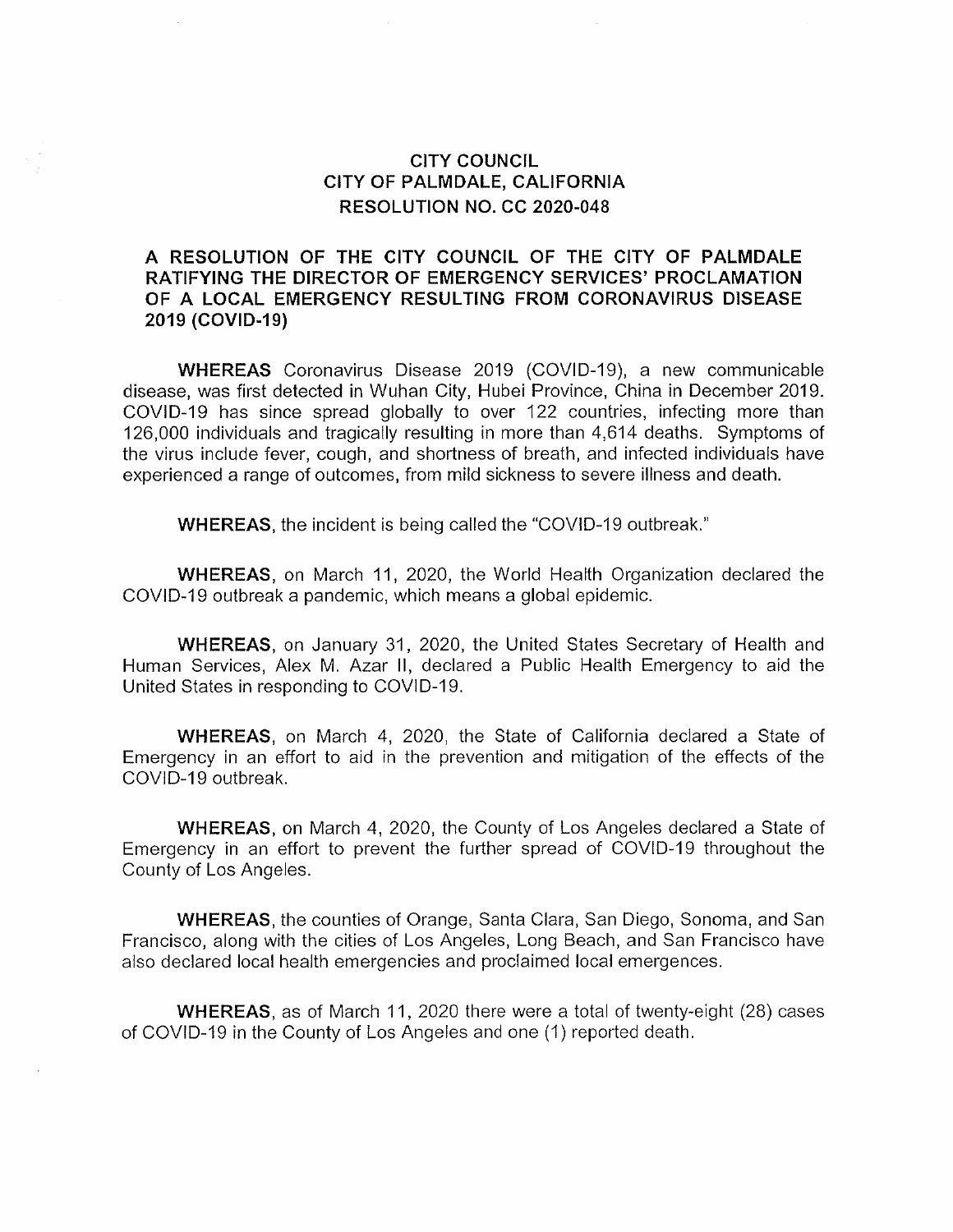Resolution No. CC 2020-048

Page 2 of <sup>3</sup>

WHEREAS the City's Director of Emergency Services did proclaim the existence of a local emergency within the City of Palmdale, pursuant to California Government Code Section 8630 and Palmdale Municipal Code Section 2,28.060, on the 11th day of March, 2020.

WHEREAS the Palmdale City Council does hereby find that the aforesaid conditions require proactive measures to mitigate risk and ensure the health and safety of persons in the City of Palmdale; and

WHEREAS the Palmdale City Council does hereby find that the aforesaid conditions warrant and necessitate the proclamation of the existence of a local emergency by the City's Director of Emergency Services.

## NOW THEREFORE, BE IT RESOLVED, THE CITY COUNCIL OF THE CITY OF PALMDALE DOES HEREBY FIND, DETERMINE, RESOLVE AND ORDER AS FOLLOWS:

SECTION 1. Pursuant to Caìifornia Government Code Section 8630 and Palmdale Municipal Code Section 2.28.060, the City Council ratifies the proclamation of the Director of Emergency Services of a state of local emergency and hereby proclaims that a state of local emergency continues to exist within the City of Palmdale.

SECTION 2. The City Council directs the Director of Emergency Services or his designee to take such actions as are appropriate to the fullest extent provided by federal, state and local law, to protect the public health, welfare, safety and property of the residents of the City of Palmdale.

SECTION 3. The City Council further authorizes the Director of Emergency Services or hìs designee to negotiate or execute such contracts, agreements, applications or other documents with such other federal, state or local agencies or other groups and organizations as are necessary to obtain emergency aid, assistance or services to the City of Palmdale.

SECTION 4. The aforementioned Iocal emergency shall be deemed to continue to exist until this City Council proclaims its termination. ln accordance with California Government Code 8630(c), this City Council shall review the need for continuing this Iocal emergency at least once every 60 days until it terminates the local emergency,